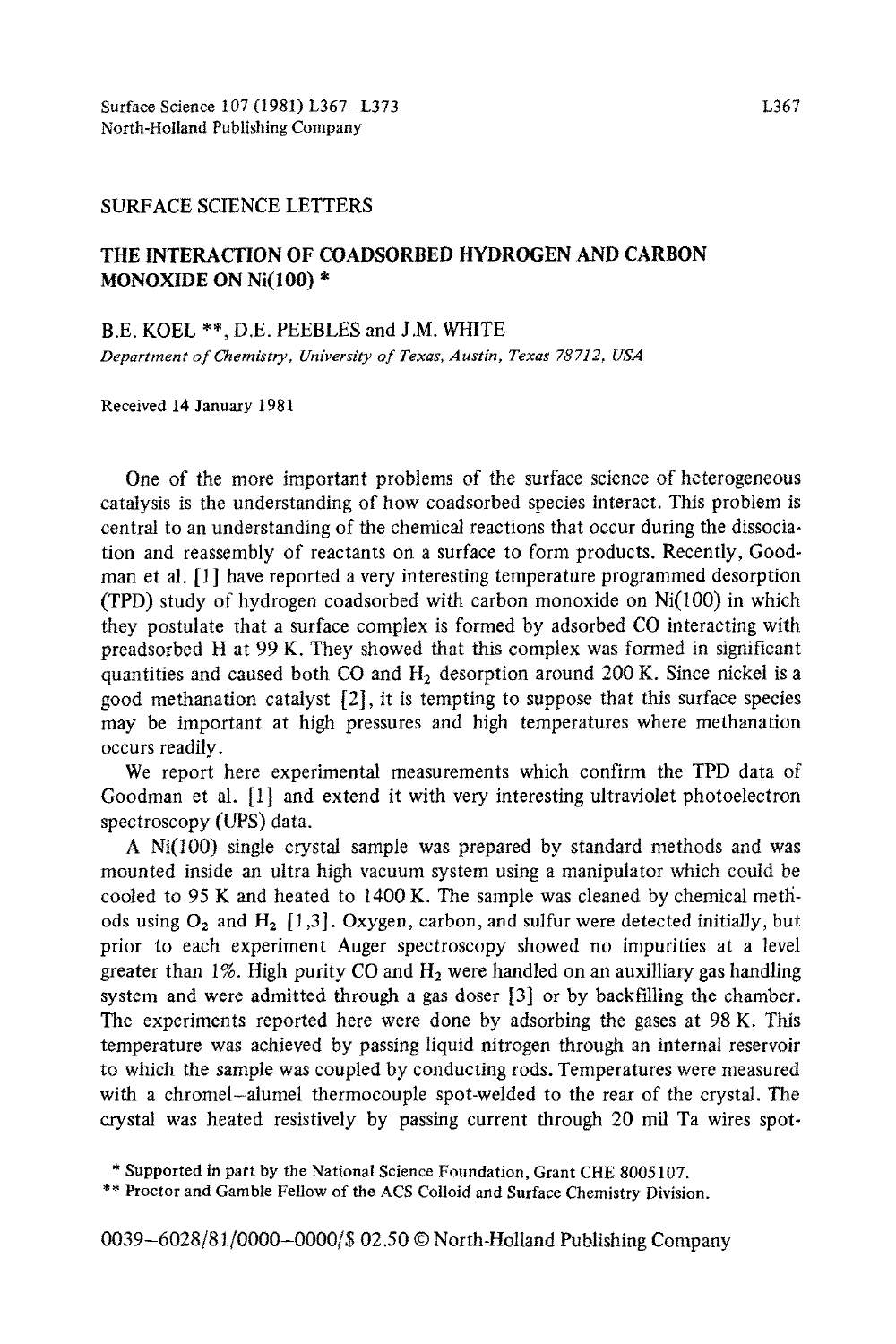welded to the crystal. For TPD experiments, the heating rate was nearly linear at  $11 K s^{-1}$ .

UPS measurements were made using He II radiation ( $\hbar \omega$  = 40.8 eV) from a standard high voltage discharge source. Photoelectrons were detected using a double pass cylindrical mirror analyzer operated in the retarding mode at a pass energy of 25 eV. This gives a minimum resolution of 0.4 eV. Pulse counting techniques were used to record the spectra and the data were stored temporarily on a multichannel analyzer typically with 0.08 eV/channel resolution.

Fig. 1 shows four TPD spectra observed by line-of-sight mass spectrometry for the species of interest here. Curve (a) shows the spectrum for  $H_2$  desorption from  $Ni(100)$  following a 17 langmuir (L) saturation exposure to hydrogen at 98 K. This spectrum shows a single peak which is quite symmetric with the temperature of the peak maximum at 330 K. Curve (c) is for CO desorption following a 17 L saturation CO exposure at 98 K. This spectrum shows a distribution of several states with a major desorption maximum occurring at 421 K. Curves (b) and (d) show corresponding desorption spectra for  $H_2$  and CO occurring subsequent to a 17 L  $H_2$ exposure followed by a 17 L CO exposure at 98 K. These spectra for the coadsorbed species are remarkably different from those observed for the pure compo-



Fig. 1. TPD spectra for  $H_2$  and CO on Ni(100), the adsorption temperature was 98 K and the heating rate was 11 K s<sup>-1</sup>: (a)  $m/e = 2$ , 17 L H<sub>2</sub>; (b)  $m/e = 2$ , 17 L H<sub>2</sub> followed by 17 L CO; (c)  $m/e = 28$ , 17 L CO; (d)  $m/e = 28$ , 17 L H<sub>2</sub> followed by 17 L CO.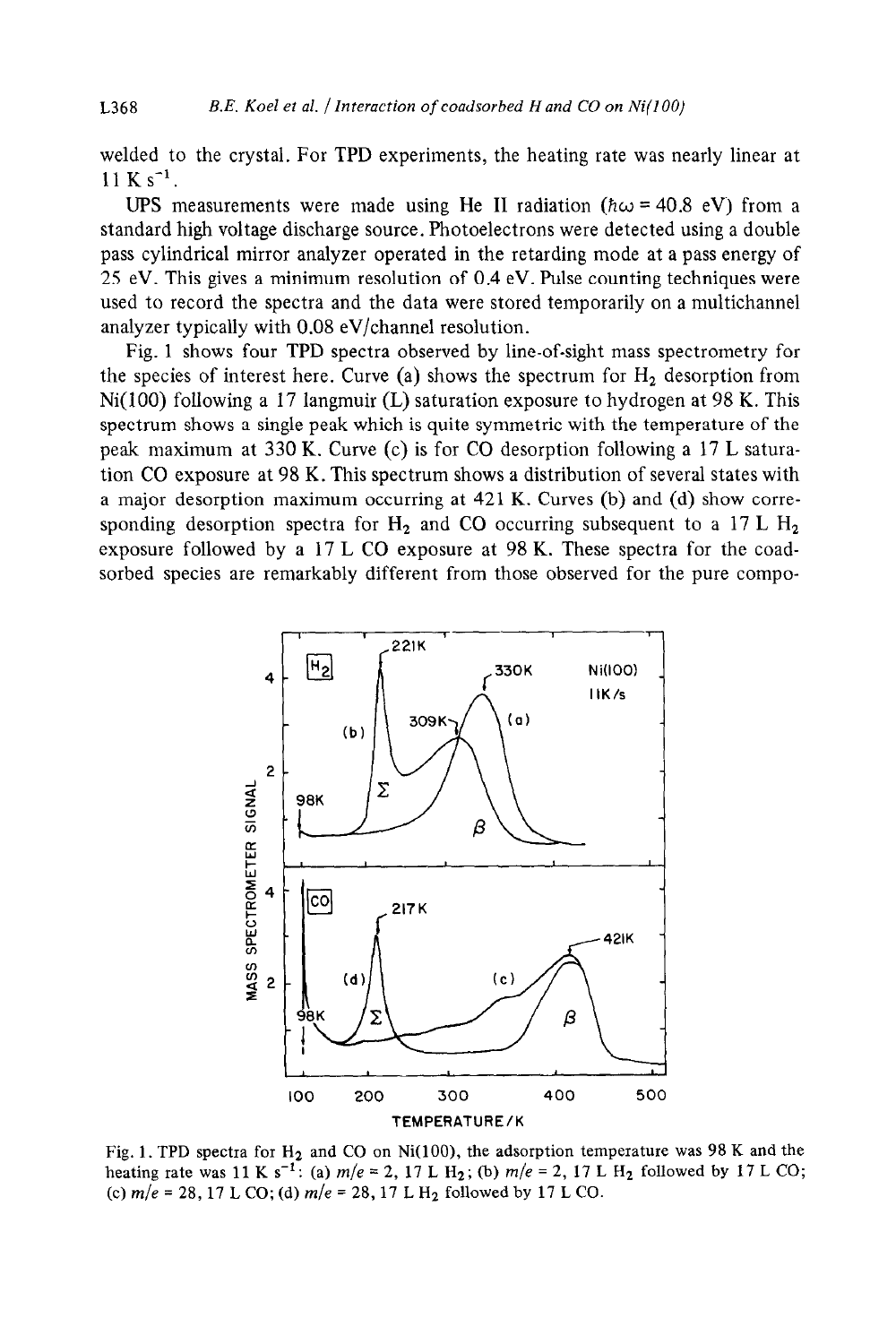nents and are in very nice agreement with those obtained by Goodman et al. [l]. Our resolution is somewhat better, particularly in the case of CO, because we have been able to remove most of the interference due to desorption from the leads. Following these authors we have labeled the low temperature states as  $\Sigma$  and the high temperatures as  $\beta$ . When the order of adsorption was reversed, 17 L of CO followed by 17 L of  $H_2$ , subsequent TPD showed negligible  $H_2$  desorption and a CO desorption very much like spectrum (c). This result confirms earlier work [l] which shows that adsorbed CO poisons the surface for subsequent hydrogen adsorption.

The areas beneath the curves (a) and (b) in fig. 1 are almost identical when plotted as a function of time. Preadsorbed hydrogen is not displaced upon exposure to CO. A similar analysis of curves (c) and (d) shows that preadsorbed hydrogen lowers the saturation amount of  $CO_{(a)}$  in subsequent CO adsorption. When (c) and (d) are plotted as a function of time the ratio of the areas is 0.76.

The near coincidence of the peak temperatures and the narrow widths  $(\sim 20 \text{ K})$ of the  $\Sigma$  states for H<sub>2</sub> and CO desorption suggests the dissociation of a complex containing H, C and 0. From TPD spectra for CO, it appears that this complex might be formed from adsorbed CO which would occupy, in the absence of adsorbed H, states other than the highest binding energy state  $(\beta)$ . It is apparent that the presence of coadsorbed CO shifts the entire  $H_2$  desorption spectrum to lower temperatures. For curve (b) in fig. 1, the  $\beta(H_2)$  state peak maximum is shifted lower by about 20 K.

Another interesting feature of the low temperature  $\Sigma$  states is revealed by an analysis of their leading edges. The desorption rates rise very sharply over the range 190-2 15 K and for different, but sufficiently high coverages in this state, the edges are superimposable. In addition the peak temperatures move to higher values as the areas increase. All of this suggests zero order desorption kinetics which may be due to the decomposition (explosion) of a surface complex. A plot of log *R* versus *l/T*  gives an activation energy of 7.2  $\pm$  0.8 kcal mole<sup>-1</sup>. Some of the uncertainty in this energy is a reflection of the fact that the CO and  $H<sub>2</sub>$  desorption spectra are not exactly superimposable. This suggests that decomposition of the surface complex does not always lead to desorption of products. Further evidence that this is the case has been found in separate experiments to be reported elsewhere [3] which show that the relative amounts of  $\Sigma(CO)$  and  $\Sigma(H_2)$  are dependent upon the temperature of exposure and the relative exposures of CO and  $H_2$ . We conclude that the interacting species formed by coadsorption of  $H_2$  and CO at 98 K on Ni(lOO) dominates the surface more fully than would be indicated by the areas under the  $\Sigma$  states shown in fig. 1. During TPD, decomposition of this species leads to partial desorption of CO and  $H_2$  in the temperature region around 220 K, but much of the CO and H is retained by the surface.

Fig. 2 shows a set of three HII UPS difference spectra taken of  $CO_{(a)}$  and coadsorbed mixtures of H and CO on the Ni(lOO) surface. The difference spectra were obtained by subtracting (without scaling the intensities) the  $N(E)$  spectra for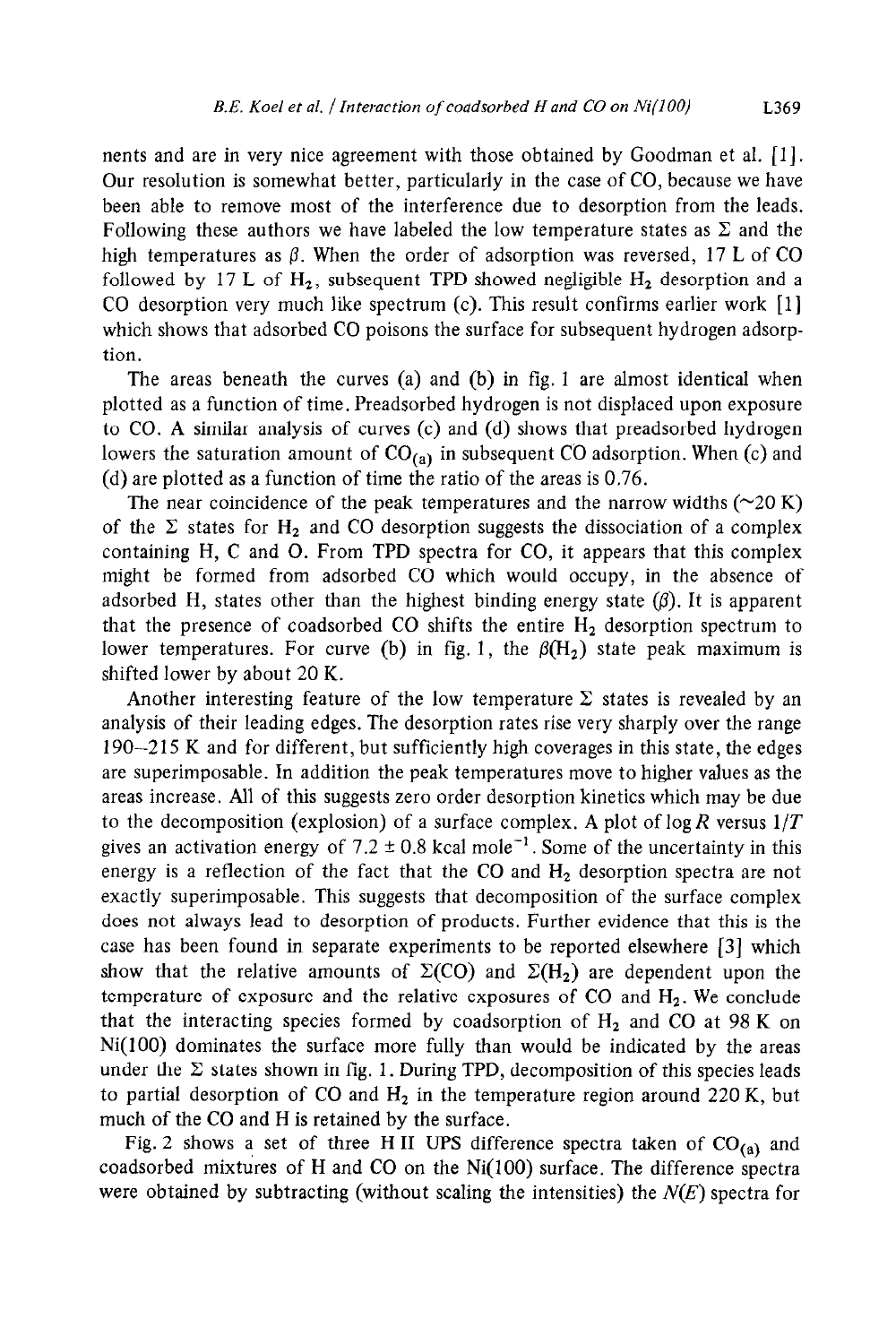

Fig. 2. He I1 UPS difference spectra at 98 K: (a) 17 L CO, arrows mark position of denoted orbitals (see text); (b) 17 L H<sub>2</sub> followed by 17 L CO; (c) same dose as (b) but warmed to 260 K and recooled to 98 K. In each case the UPS spectrum for clean  $Ni(100)$  has been subtracted.

the clean surface from the  $N(E)$  spectra after chemisorption. Curve (a) shows the  $\Delta N(E)$  spectra for a surface exposed to 17 L of CO at 98 K. The binding energy scale is referenced to the Fermi level of the Ni(100) substrate so that  $E_F = 0.0 \text{ eV}$ BE. We find CO-derived emissions in the regions around 8 and 11 eV. The arrows along this panel show the peak positions for  $CO_{(a)}$  on Ni(100) which have been reported in the literature [4] on the basis of angle-resolved spectra. The agreement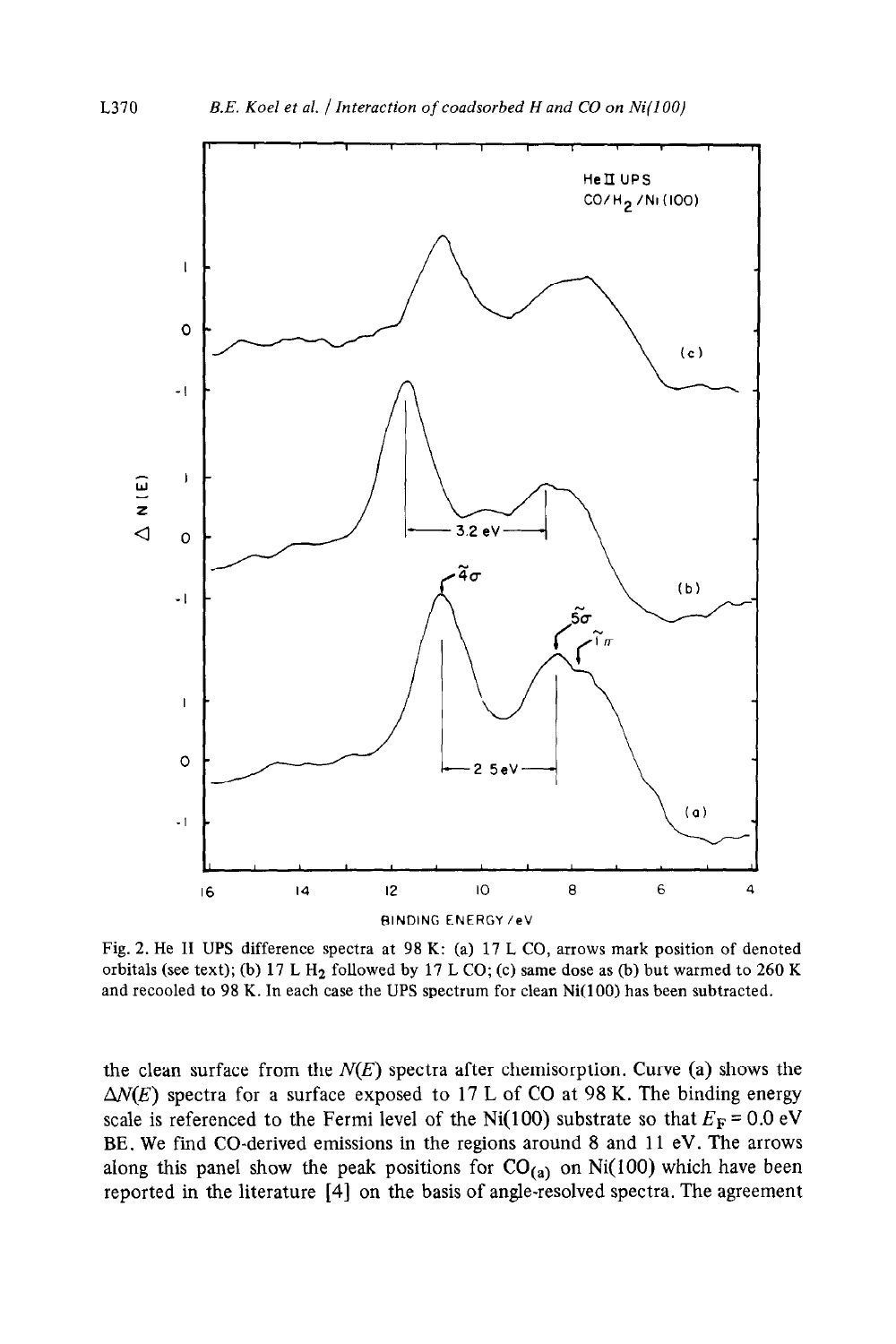between our results and this work is excellent and gives values of 10.9,8.4, and 7.9 eV for the binding energies of the  $4\sigma$ ,  $5\sigma$ , and  $1\pi$  levels, respectively. Curve (b) shows the  $\Delta N(E)$  spectra of a surface saturated with hydrogen by a 17 L H<sub>2</sub> exposure and followed by 17 L of CO. The  $4\sigma$  peak is shifted by 0.78 eV towards higher binding energy and has about the same FWHM and intensity as the  $4\sigma$  peak in curve (a). An interesting difference between these two curves is the change in the relative intensity of the peaks for (a) and (b). Interestingly, there is no evidence in (b) for two distinct kinds of CO. This result confirms that the coadsorbed interacting species is present in very large concentrations under the conditions of these experiments and is consistent with the notion that during subsequent TPD some of this species decomposes to give gas phase products while the remainder is retained by the surface and desorbs at higher temperatures.

Curve (c) in fig. 2 shows the  $\Delta N(E)$  spectrum taken after the species present in (b) were heated to  $260 \text{ K}$  and recooled to 98 K. It is clear from fig. 1 that this procedure should remove all of the  $\Sigma$  states provided they are not repopulated upon cooling. Subsequent TPD spectra show that no repopulation occurs [3]. Comparing curves (c) and (a) in fig. 2 indicates that the binding energy of the  $4\sigma$  peak has shifted back to its original value and the  $5\sigma/\overline{1}\pi$  regions are more comparable. The intensity distributions in these two regions are not identical however and this suggests that the  $H_{(a)}$  present in (c) does induce some change in the electronic structure of  $CO_{(a)}$ .

One interpretation of the results presented here is that heavy doses of CO onto a surface presaturated with H at 98 K results in the formation of a single interacting species with its own characteristic UPS and TPD spectra. This species retains an electronic structure that is readily derivable from that of  $CO_{(a)}$ . However, the UPS intensity distribution is significantly different from that of chemisorbed CO on  $Ni(100)$ . Preadsorbed H does cause changes in the valence band spectra of Ni [5] and, when CO is coadsorbed, a longer CO/M bond may be formed than would be present in the absence of adsorbed H. If the interaction between  $H_{(a)}$  and  $CO_{(a)}$ occurs largely through the metal, we would expect the final state screening of the  $CO<sub>(a)</sub>$  orbitals to be less in the presence of  $H<sub>(a)</sub>$  than for a clean surface. Thus, the 0.78 eV shift of the  $4\sigma$  feature would be due mostly to a final state effect.

Fig. 3 shows an interesting comparison of spectra (a) and (b) of fig. 2. In the lower panel, we have assumed a uniform relaxation/polarization shift and shifted curve (b) to lower binding energies by  $0.78$  eV to align the  $4\sigma$  peaks. The solid line shows the UPS features for  $CO_{(a)}$  on a clean surface and the dashed line shows that for  $CO_{(a)}$  on a surface presaturated with hydrogen. The amplitudes of the two  $4\sigma$  peaks match almost exactly with no scaling of intensities. Clearly the spectra align very well with the exception of the region between 7 and 10 eV. In the upper panel we have subtracted the dashed curve from the solid curve. The major feature is at 8.4 eV which is the position of the 5 $\sigma$  feature for CO<sub>(a)</sub> on clean Ni(100) [4]. Since this orbital is characterizable as predominately a lone pair on C in the gas phase and is heavily involved in bonding to the metal, any changes which occur in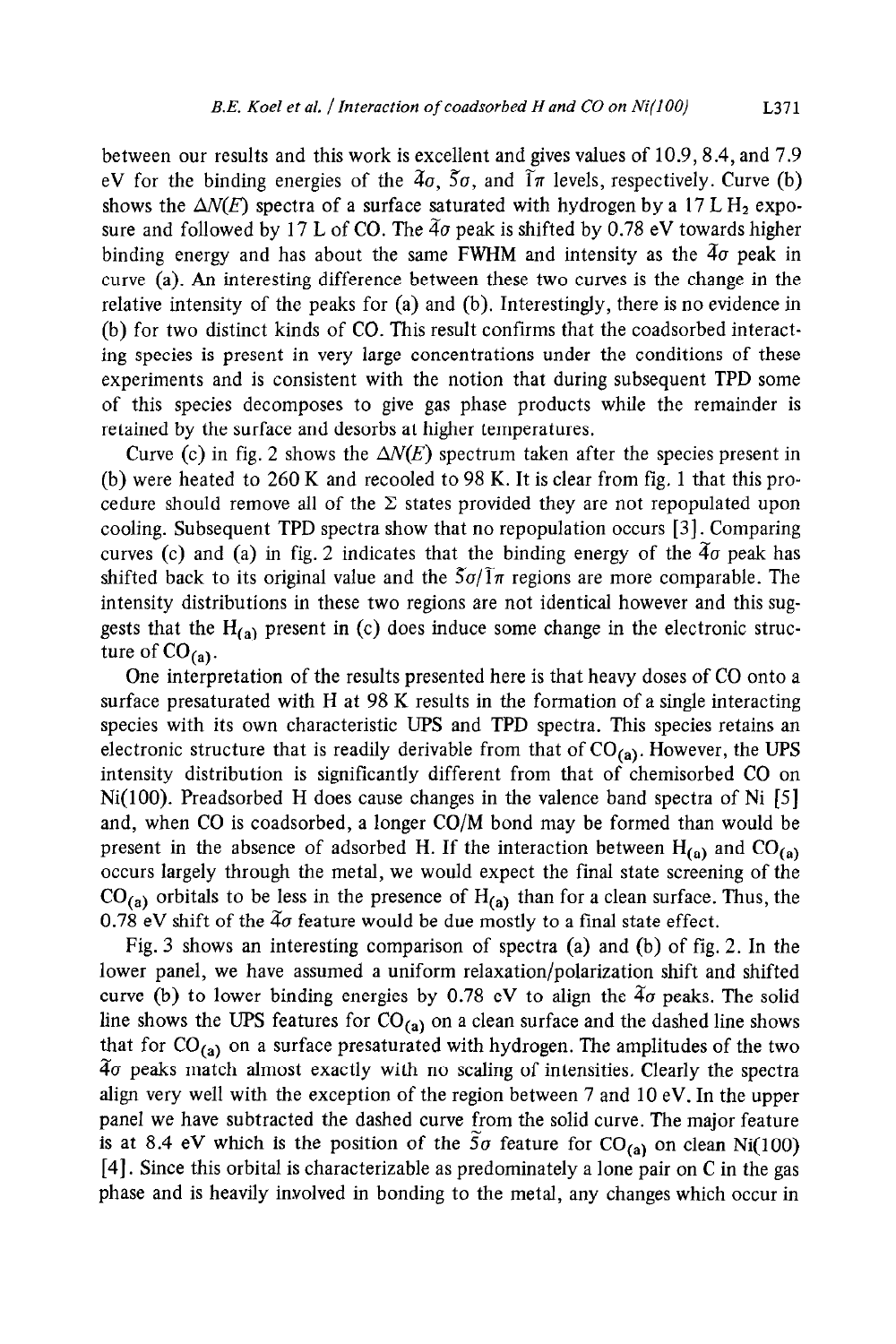

Fig. 3. Lower panel: solid line is spectrum (a) of fig. 2; dashed line is spectrum (b) of fig. 2 after shifting by 0.78 eV to align the peaks at 10.9 eV. Upper panel: difference between the two spectra in the lower panel.

the binding of CO to the surface would be expected to change its relative intensity and/or position.

TPD spectra indicate that only about 80% as much  $CO<sub>(a)</sub>$  is on the surface for the dashed curve. Comparing the intensity distribution of the two curves and accounting for this CO coverage difference indicates that with  $H_{(a)}$  present the  $\tilde{4}\sigma$ emission is enhanced while the  $\tilde{1}\pi$  is not. The  $5\sigma$  emission is depressed in the presence of  $H_{\ell,n}$  and may show a differential chemical shift.

An electron energy loss vibrational spectroscopic study of this system has been reported by Andersson [6]. Preadsorption of  $3 L H<sub>2</sub>$  at 175 K caused subsequent CO chemisorption (1 L CO) to occur into bridged sites, while on the clean surface CO occupied predominantly atop sites. Although the conditions of these experiments were not identical to those reported here, we have shown in separate experiments [3] that CO and  $H_2 \Sigma$  state desorption can be observed under the conditions of Andersson's experiment. Andersson found no evidence for the formation of either C-H or O-H bonds suggesting that a "COH" surface molecule is not formed. This is consistent with our interpretation of the UPS spectra, but the desorption kinetics of the  $\Sigma$  states must be rationalized without invoking the decomposition